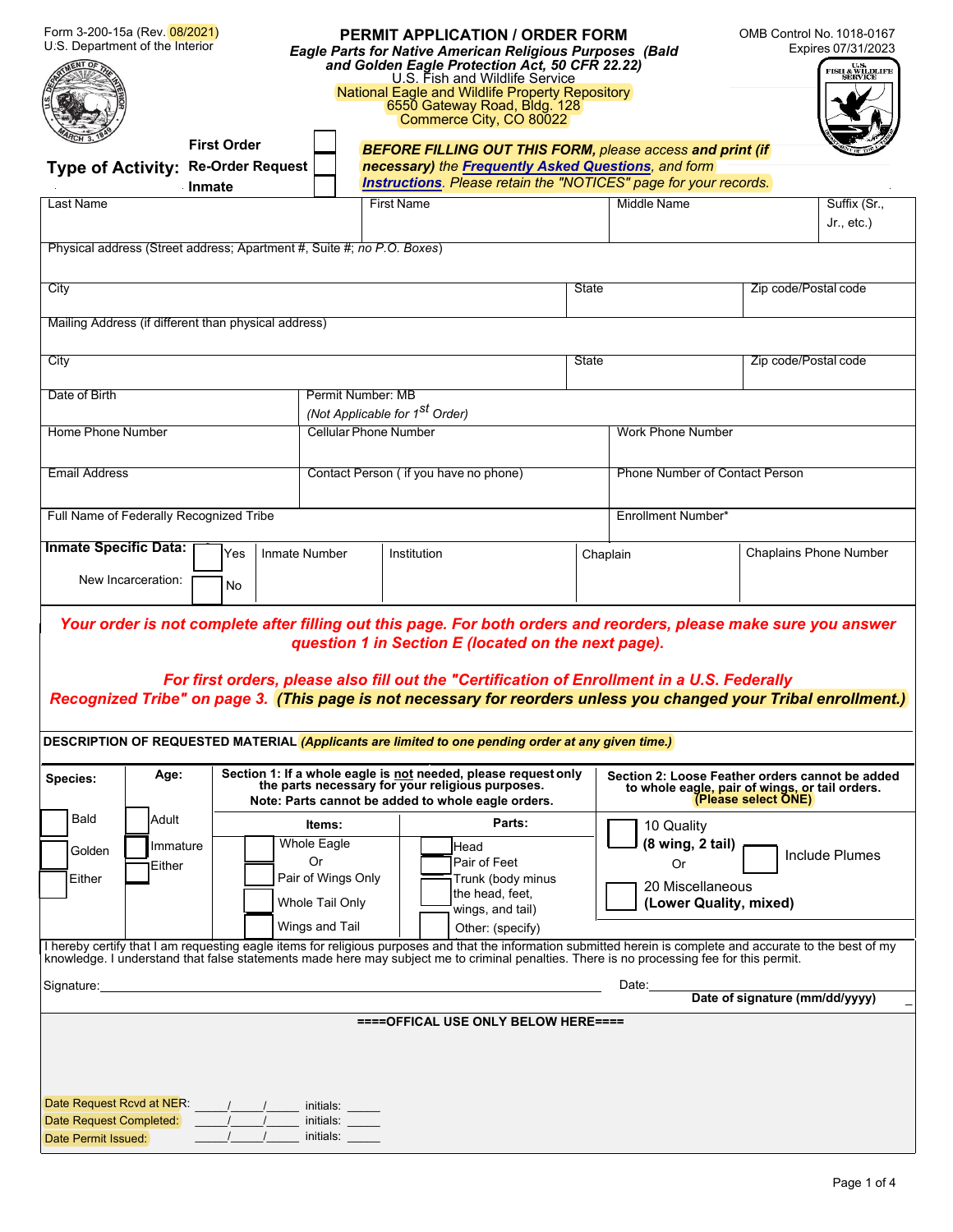Form 3-200-15a (Rev. 08/2021)<br>U.S. Department of the Interior

#### **EAGLE PARTS FOR NATIVE AMERICAN RELIGIOUS PURPOSES** *(Bald and Golden Eagle Protection Act, 50 CFR 22.22)* U.S. Fish and Wildlife Service National Eagle and Wildlife Property Repository

**NOTE:** A Federal Migratory Bird Eagle Parts and Feathers Request Form will authorize Native Americans to used eagle parts and feathers for religious and cultural purposes, including healing, marriage, and naming ceremonies. Recognizing the significance of eagles to Native Americans, the U.S. Fish and Wildlife Service (Service) established the National Eagle Repository (Repository) in the early 1970s to provide Native Americans with the remains, parts and feathers of Golden and Bald eagles for religious purposes.

You should review Title 50 Parts 10, 13, 22.22 of the Code of Federal Regulations (CFR), Morton Policy, DOJ Eagle Feather Policy, Bald and Golden Eagle Protection Act. You are responsible for reviewing and understanding these regulations before you request and accept a permit. Please read **"Frequently [Asked Questions"](https://www.fws.gov/migratorybirds/pdf/policies-and-regulations/3-200-15aFAQ.pdf)** and the pertinent regulations before you sign and submit your application. Please provide the information requested below. If additional information needs to be provided that does not fit in the designated spaces, add additional sheets to your application submission. You may use as many additional sheets as needed. Please number pages accordingly using the page number box provided at the bottom of the sheet, and the corresponding question number.

You should be as thorough and specific as possible in your responses. Incomplete applications will be returned.

# **SECTION E.**

## **Question**

- *1) Disqualification factor. Have you, the permittee, or your client (if a broker on behalf of yourclient):*
	- Been assessed a civil penalty or convicted of any criminal provision of any statue or regulation relating to the activity for *which the application is filed (50 CFR 13.21(b) (1);*
	- *Been convicted, or entered a plea of guilty or nolo contendere, for a felony violation of the Lacey Act, the Migratory Bird Treaty Act, or the Bald and Golden Eagle Protection Act. (50 CFR 13.21 (c)(1)):*
	- *Had a permit revoked within the last five years for willfully violating any Federal or State statute or regulation, or any Indian tribal law or regulation, or any law or regulation of any foreign country, which involves a violation of the conditions of the permit or of the laws or regulations governing the permitted activity (50 CFR 13.28 (a)(1)) or failing to correct deficiencies that were the cause of a permit suspension within 60 days (50 CFR 13.28 (a)(2)).*

*Answer "yes" if ANY of the events listed immediately above have occurred. Answer "no" if none of the events listed immediately above have occurred.*



*If you answered "Yes", provide: a) the individual's name; b) date of conviction, civil penalty assessment or revocation; c) charge(s), or reason(s) for revocation; d) location of the incident; e) court (if applicable, ticket, federal/state/tribal court etc.); and f) legal action taken for each violation (i.e. fine, incarceration, probation…). Please be aware that a "Yes" response does not automatically disqualify you from getting a permit.*

*2) I acknowledge that I have read the form [Instructions](https://www.fws.gov/migratorybirds/pdf/policies-and-regulations/3-200-15aInstructions.pdf) and [Frequently Asked](https://www.fws.gov/migratorybirds/pdf/policies-and-regulations/3-200-15aFAQ.pdf) Questions, and will forward all necessary [documentation to the Nat](https://www.fws.gov/birds/policies-and-regulations/permits/regional-permit-contacts.php)ional Eagle and Wildlife Property Repository, 6550 Gateway Road, Bldg. 128, Commerce City, CO 80022.* **I have also filled out all fields and questions in this application.** *Check this box to acknowledge:*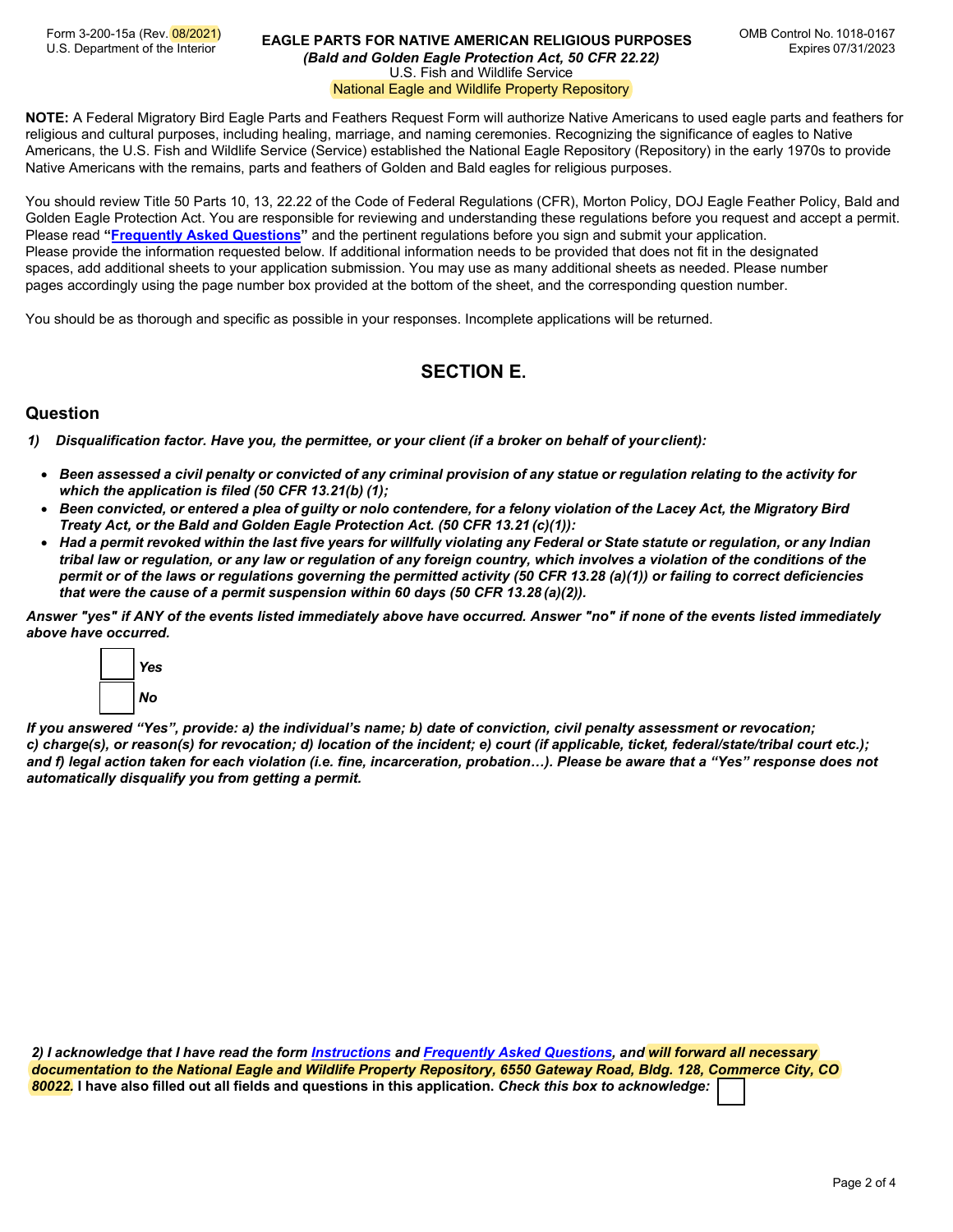

**CERTIFICATION OF ENROLLMENT IN A U.S. FEDERALLY RECOGNIZED TRIBE** *(Bald and Golden Eagle Protection Act, 50 CFR 22.22) (By Certifying Tribal Official)* U.S. Fish and Wildlife Service National Eagle and Wildlife Property Repository



### **\*\*Completed Certificate of Enrollment must be attached to process application if applying for First Order**

| <b>EAGLE PERMIT APPLICANT: (Please print)</b>                                                                                                                                                                                                                                                                                                                                                                                                                                                                                               |
|---------------------------------------------------------------------------------------------------------------------------------------------------------------------------------------------------------------------------------------------------------------------------------------------------------------------------------------------------------------------------------------------------------------------------------------------------------------------------------------------------------------------------------------------|
| Name: 2008. 2009. 2009. 2009. 2012. 2013. 2014. 2014. 2014. 2014. 2014. 2014. 2014. 2014. 2014. 2014. 2014. 20                                                                                                                                                                                                                                                                                                                                                                                                                              |
|                                                                                                                                                                                                                                                                                                                                                                                                                                                                                                                                             |
|                                                                                                                                                                                                                                                                                                                                                                                                                                                                                                                                             |
| The U.S. Fish and Wildlife Service administers the Bald and Golden Eagle Protection Act, the Federal law<br>protecting eagles. This law provides for Native American use of eagle feathers for religious purposes. Eagles<br>and eagle feathers are accumulated by the Service's National Eagle Repository and made available to Native<br>Americans.                                                                                                                                                                                       |
| Application for a permit to acquire eagle feathers requires certification that the requesting individual is an enrolled<br>member of an Indian tribe that is federally recognized under the Federally Recognized Tribal List Act of 1994, 25<br>U.S.C. 479a-1, 108 Stat. 4791 (1994). The certificate must be signed by the tribal official who is authorized to certify<br>that an individual is a duly enrolled member of that tribe, and must include the printed name and official title of that<br>certifying official. (50 CFR 22.22) |
| To be completed by Certifying Tribal Official Only                                                                                                                                                                                                                                                                                                                                                                                                                                                                                          |
| I certify that<br>is an enrolled member of the<br>(Printed Full Name of Applicant)                                                                                                                                                                                                                                                                                                                                                                                                                                                          |
| (Full Name of Federally Recognized Tribe)                                                                                                                                                                                                                                                                                                                                                                                                                                                                                                   |
| I understand that making a false statement can make me subject to the criminal penalties of 18 U.S.C. 1001.                                                                                                                                                                                                                                                                                                                                                                                                                                 |
|                                                                                                                                                                                                                                                                                                                                                                                                                                                                                                                                             |
| Signature of Certifying Official: Manual According to the Control of Certifying Official:<br>Date:                                                                                                                                                                                                                                                                                                                                                                                                                                          |
| Title:<br>Office phone no.                                                                                                                                                                                                                                                                                                                                                                                                                                                                                                                  |
|                                                                                                                                                                                                                                                                                                                                                                                                                                                                                                                                             |
| Please expedite this completed Certification of Enrollment to<br><u>NOTE TO CERTIFYING OFFICIAL:</u><br>the applicant at the above address.                                                                                                                                                                                                                                                                                                                                                                                                 |
| <b>APPLICANT:</b> Attach this completed certification to your Eagle Permit application and mail them<br>to the U.S. Fish and Wildlife Service, National Eagle and Wildlife Property Repository.                                                                                                                                                                                                                                                                                                                                             |